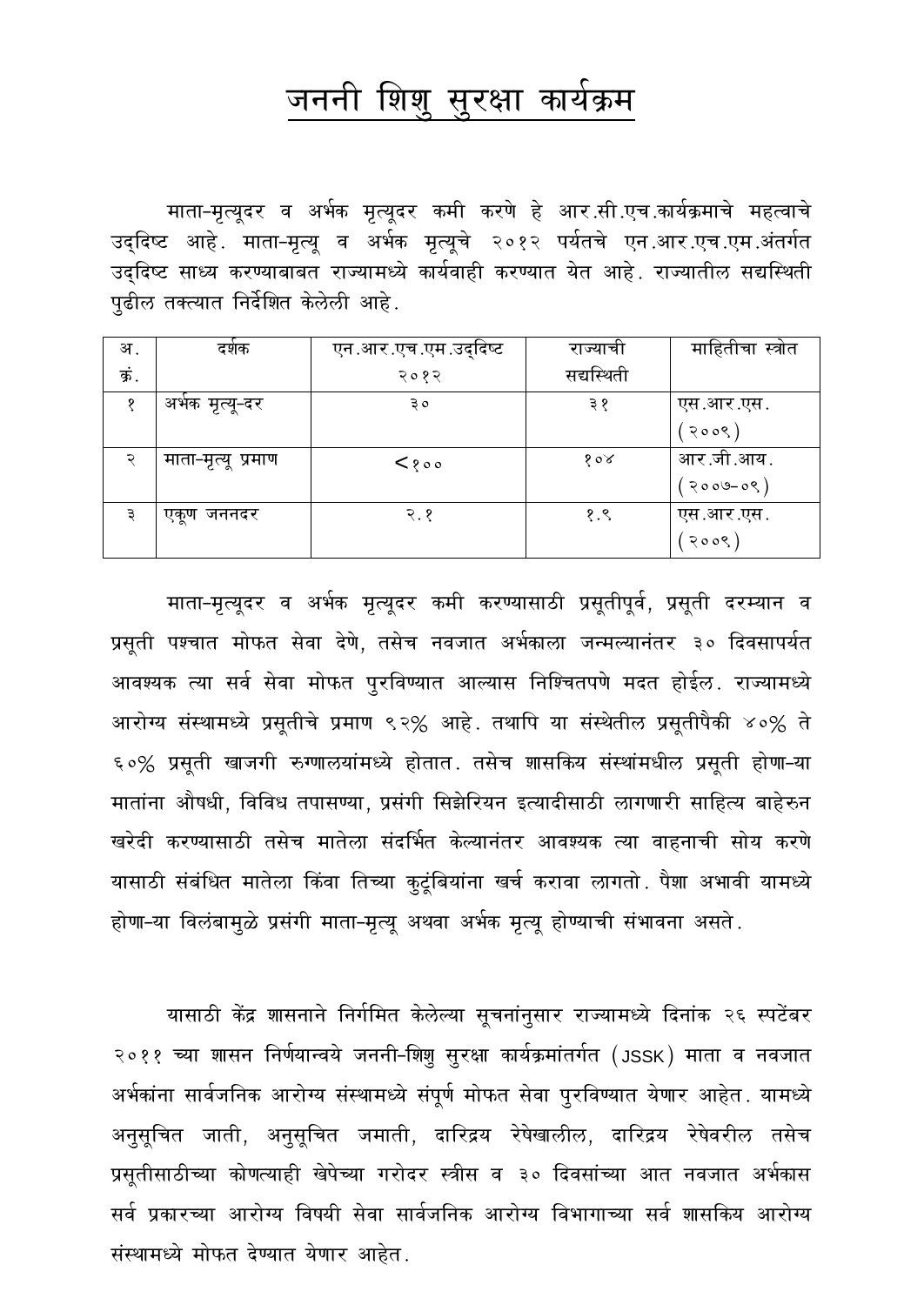गरोदर मातेला मोफत देण्याच्या आरोग्य विषयी सेवा :-

- १) मोफत प्रसूती तसेच मोफत सिझेरियन शस्त्रक्रिया.
- २) प्रसूती संदर्भातील औषधे व लागणारे साहित्य संस्थेतील उपलब्धतेनुसार मोफत पुरविणे.
- ३) प्रयोगशाळेतील आवश्यक त्या तपासण्या मोफत देणे.
- ४) प्रसूती पश्चात मातेला मोफत आहार देणे.
- ५) मोफत रक्तसंक्रमण देण्यासाठी मोफत रक्त पूरवठा.
- ६) प्रसूतीसाठी घरापासून दवाखान्यात मोफत वाहन व्यवस्था.
- ७) एका आरोग्य संस्थेतून पुढील संदर्भ सेवा देण्यासाठी दुस-या आरोग्य संस्थेत पोहोचविण्यासाठी मोफत वाहन व्यवस्था.
- ८) प्रसूती पश्चात आरोग्य संस्थेतून घरी पोहोचविण्यासाठी मोफत वाहन व्यवस्था.
- ९) शासकिय आरोग्य संस्थेमध्ये गरोदर मातेस कोणतेही फी आकारण्यात येवृ नये.

नवजात अर्भकास ३० दिवसापर्यत मोफत देण्याच्या आरोग्य विषयी सेवा :-

- १) मोफत आरोग्य सेवा.
- २) नवजात अर्भकाच्या उपचारा संदर्भातील औषधे व लागणारे साहित्य संस्थेतील उपलब्धतेनूसार मोफत पूरविणे.
- ३) प्रयोगशाळेतील आवश्यक त्या तपासण्या मोफत देणे.
- ४) मोफत रक्तसंक्रमण देण्यासाठी मोफत रक्त पूरवठा.
- ५) घरापासून दवाखान्यात मोफत वाहन व्यवस्था.
- ६) एका आरोग्य संस्थेतून पुढील संदर्भ सेवा देण्यासाठी दुस-या आरोग्य संस्थेत पोहोचविण्यासाठी मोफत वाहन व्यवस्था.
- ७) आरोग्य संस्थेतृन घरी पोहोचविण्यासाठी मोफत वाहन व्यवस्था.
- ८) शासकिय आरोग्य संस्थेमध्ये नवजात अर्भकास कोणतेही फी आकारण्यात येणार नाही.

गरोदर मातेला, प्रसूती अंतर्गत व प्रसूती पश्चात मातेला तसेच ३० दिवसापर्यतच्या नवजात अर्भकांना मोफत सेवा देत असताना पुढील बाबींची दक्षता घेण्यात येईल.

#### मोफत औषधे व साहित्य पूरवठा करणे :-

गरोदर मातेस कोणतीही फी (ओ.पी.डी.पेपर इ.) आकारण्यात येणार नाही. गरोदरपणी आवश्यक असलेल्या लोहयुक्त गोळया व इतर आवश्यक गोळया, औषधे, इंजेक्शन्स् इत्यादी मोफत पुरविल्या जातील. प्रसूती तसेच सिझेरियनसाठी कसल्याही प्रकारची औषधे, साहित्य मोफत दिली जातील. त्यासाठी पैसे आकारण्यात येणार नाहीत. प्रसूती पश्चात ६ आठवडयांपर्यत, गरोदरपणातील, प्रसूती अंतर्गत, प्रसूती पश्चात उद्भवणारी गुंतागुंत नवजात अर्भकास ३० दिवसापर्यत सर्व प्रकारच्या सेवा मोफत देण्यात येतील. यासाठी कसल्याही प्रकारची औषधे अथवा साहित्यासाठी Prescription देण्यात येणार नाही.

प्रसूती होणा-या प्रत्येक आरोग्य संस्थेत (Delivery Points) आवश्यक त्या औषधाची यादी व उपलब्धता स्पष्टपणे फलकावर निर्देशित केली जाईल.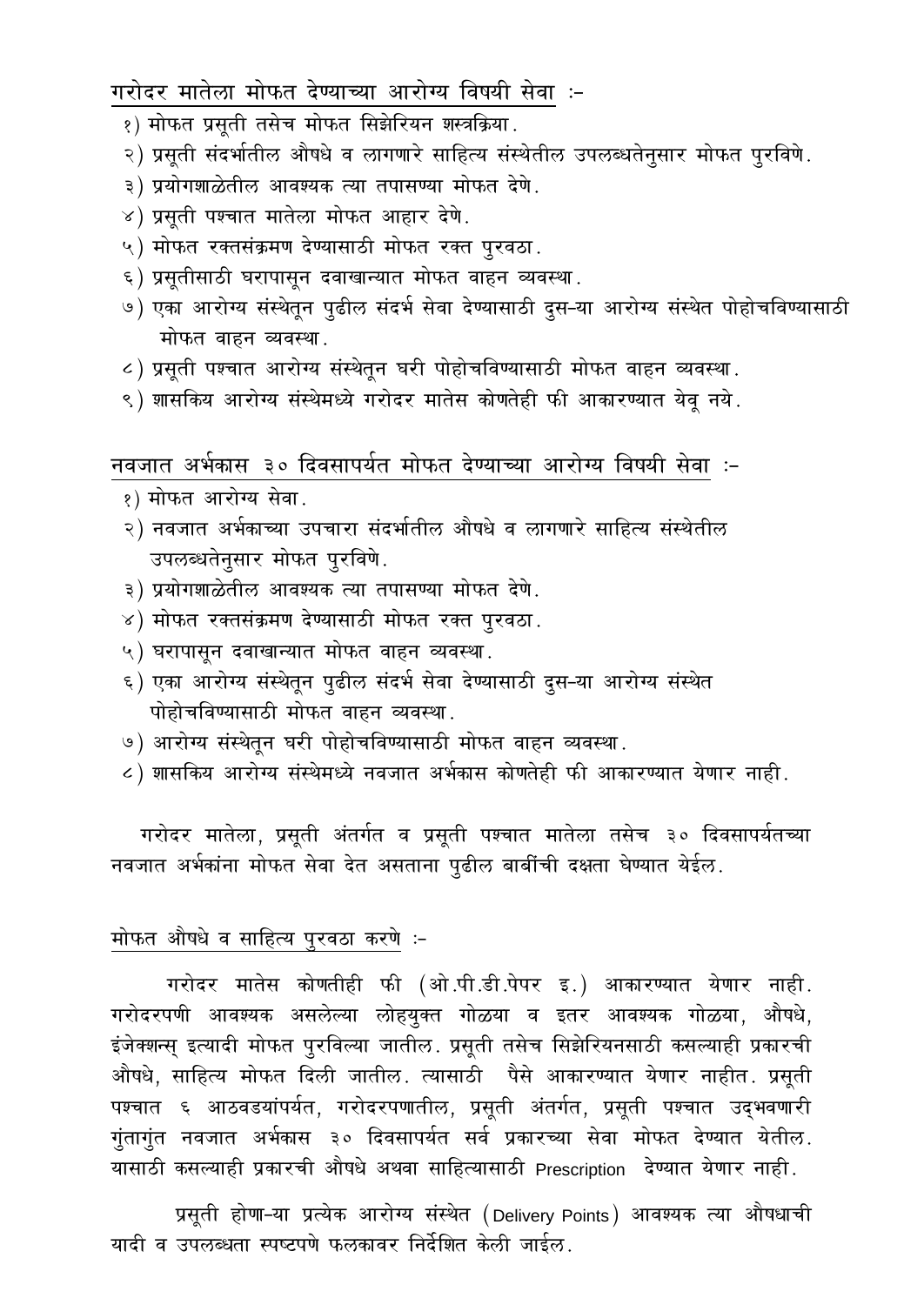### प्रयोगशाळेतील व इतर तपासण्या :-

गरोदरपणातील, प्रसूती अंतर्गत, प्रसूती पश्चात ६ आठवडयापर्यत तसेच सिझेरियनसाठी आवश्यक त्या सर्व प्रकारच्या प्रयोगशाळा तपासण्या मोफत देण्यात येतील. आवश्यक त्या मातेस अल्ट्रा सोनोग्राफी सुविधा मोफत पुरविण्यात येईल. नवजात अर्भकास ३० दिवसापर्यत आवश्यक त्या सर्व तपासण्या व जंतूदोष, तीव्र श्वसनदाह इत्यादीसाठी लागणा-या सर्व तपासण्या मोफत पुरविण्यात येतील. उपजिल्हा रुग्णालय, प्रथम संदर्भ सेवा केंद्र, स्त्री रुग्णालय व जिल्हा रुग्णालय येथे २४ तास सुविधा उपलब्ध राहतील.

# प्रसूती पश्चात मातेस मोफत आहार देणे :-

शासकिय आरोग्य संस्थेत दाखल असलेल्या, सुलभ प्रसूती झालेल्या मातेस ३ दिवस पर्यत मोफत आहार देण्यात येईल. या दरम्यान त्वरित स्तनपान सूरु करणे, आवश्यक तो आहार विश्रांती विषयी सल्ला देणे, अर्भकाचे लसीकरण करणे, मातेच्या व अर्भकाच्या गुंतागुंतीबाबत लक्ष ठेवणे तसेच उपचार करणे याबाबतीत विशेष लक्ष देण्यात येईल. सिझेरियन झालेल्या मातेला डॉक्टराच्या सल्ल्यानुसार ७ दिवसापर्यत मोफत आहार देण्यात येईल.

#### रक्त पुरवठा ∶–

गरोदरपणा, प्रसूती अंतर्गत व प्रसूती पश्चात मातेला तीव्र रक्तक्षय प्रसूती पश्चात रक्तस्त्राव, सिझेरियन शस्त्रक्रियेच्या मातेस रक्त पुरवठा करण्याची आवश्यकता भासल्यास मोफत रक्त पुरवठा करण्यात येईल.

## रुग्ण फी न आकारणे :-

गरोदर मातांना, प्रसूतीसाठी व प्रसूती पश्चात येणा-या मातांना तसेच ३० दिवसापर्यत नवजात अर्भकांना बाहय रुग्ण फी, आंतररुग्ण फी, प्रयोगशाळा तपासणी फी इत्यादी कसल्याही प्रकारची रुग्ण फी आकारण्यात येणार नाही.

# मोफत संदर्भ सेवा देणे :-

प्रसूतीसाठी गरोदर मातेस घरापासून आरोग्य संस्थेत दाखल करण्यासाठी मोफत वाहन व्यवस्था करण्यात येईल. एका आरोग्य संस्थेतून पुढील संदर्भ सेवा देण्यासाठी दुस-या आरोग्य संस्थेत पोहोचविण्यासाठी मोफत वाहन व्यवस्था करण्यात येईल. तसेच प्रसूती नंतर आरोग्य संस्थेतून घरी पोहोचविण्यासाठी मोफत वाहन व्यवस्था देण्यात येईल.

३० दिवसापर्यतच्या नवजात अर्भकास घरापासून दवाखान्यात मोफत वाहन व्यवस्था करण्यात येईल. एका आरोग्य संस्थेतून पुढील संदर्भ सेवा देण्यासाठी दुस–या आरोग्य संस्थेत पोहोचविण्यासाठी मोफत वाहन व्यवस्था देण्यात येईल. आरोग्य संस्थेतून घरी पोहोचविण्यासाठी देखील मोफत वाहन व्यवस्था पुरविण्यात येईल.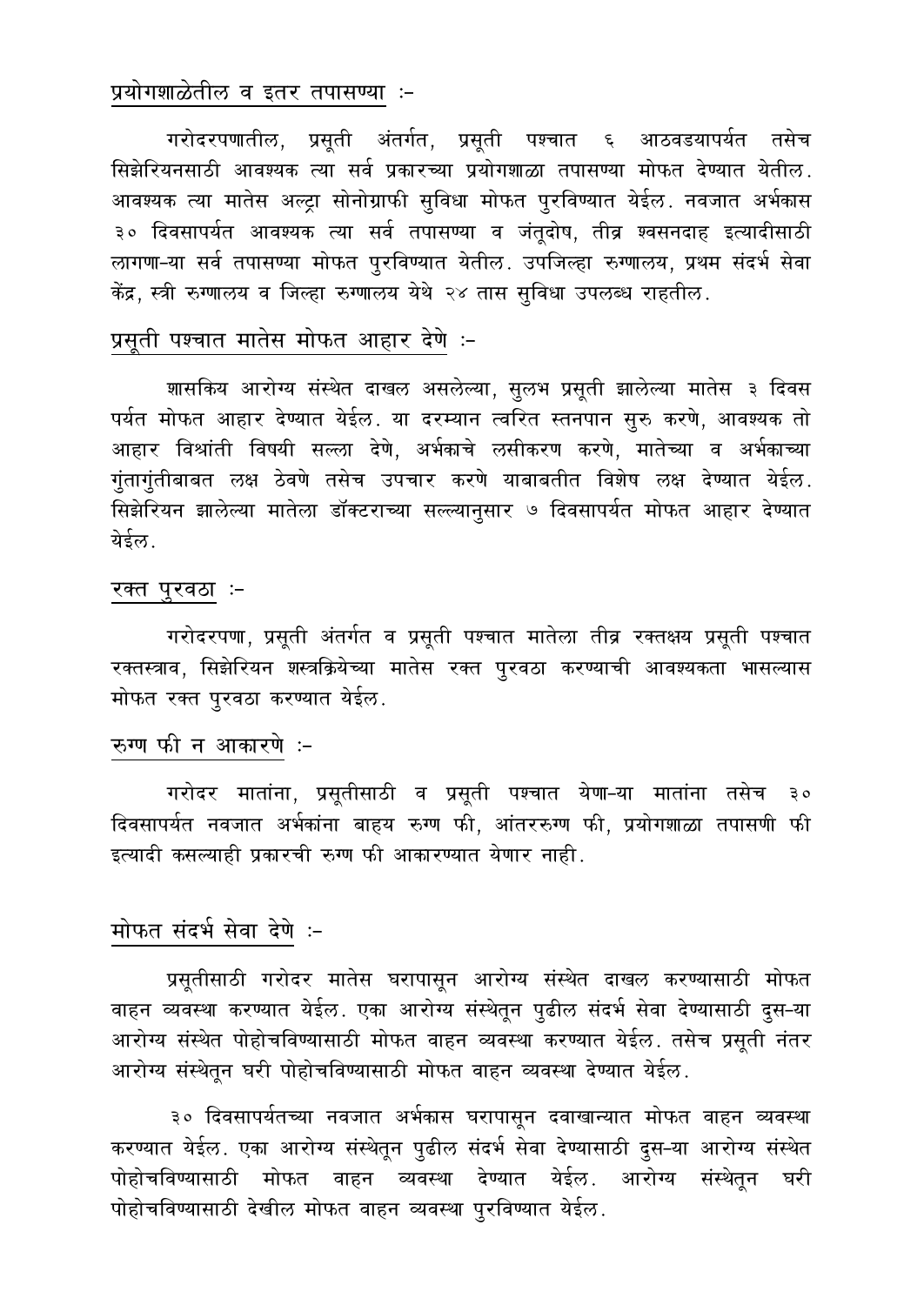## **PROGRES OF MAHARASHTRA STATE IN JSSK IMPLEMENTATION**

It has been observed that most of the times due to delay in reaching health care facility like FRU, 24x7 PHCs, Secondary or Tertiary centers, mothers and neonates are deprived of emergency care resulting in maternal morbidity and mortality, still birth and neonatal deaths. To prevent all these complications, it is important that mothers and children should be provided quality care free of cost including diet and transport facility on time.

Maharashtra is progressive state and is progressing towards achievement of NRHM goals by 2012. Present status of NRHM goals of Maharashtra is as follows:

| <b>Sr</b>      | <b>Indicator</b> | <b>NRHM Goal</b><br>(2012) | <b>Status of</b><br><b>Maharashtra</b> | <b>Source</b>        |
|----------------|------------------|----------------------------|----------------------------------------|----------------------|
|                | <b>IMR</b>       | 30                         | 31                                     | <b>SRS</b><br>(2009) |
| $\overline{2}$ | <b>MMR</b>       | < 100                      | 104                                    | RGI (2007-09)        |
| 3              | TFR              | 2.1                        | 1.9                                    | SRS (2009)           |

As mentioned in table above, present MMR and IMR of the State is 104 and 31 respectively. Though it is less than the national rate, it is on higher side in view of our State being a progressive one. In order to reduce the death rate, it is necessary that every mother and child should get the adequate treatment in time. In order to reduce the deaths, the Govt. of India has announced the Janani Shishu Suraksha Karyakram. The important components of the program are as follows: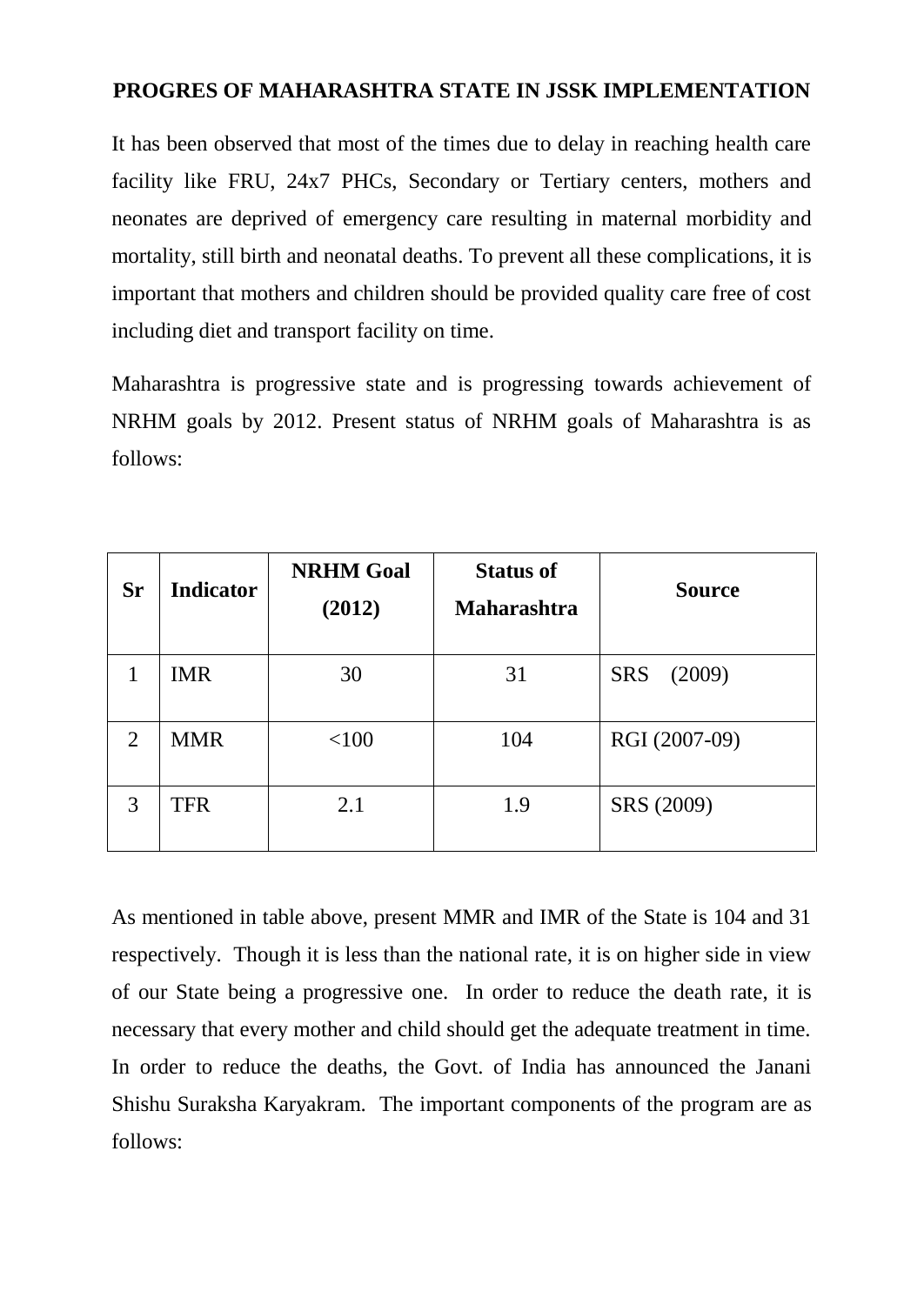- 1. Free registration, checkup treatment and delivery to pregnant mothers which includes caesarian section and blood transfusion.
- 2. Free registration within 0-30 days, check up and treatment to neonates.
- 3. Free transportation facility to mother and neonates from their residence to hospital, hospital to hospital and hospital to residence.
- 4. Free Diet to the mother and neonates during they stay in the hospital.

State is proposing to inaugurate the JSSK scheme in Maharashtra on  $2<sup>nd</sup>$ October 2011. With a view to effective implementation of the program, following activities have been initiated in the State:

- Necessary Government Resolutions from Public Health Department has been issued on 26.9.2011 and Govt. Resolution from Medical Education & Drugs Department and Urban Development Department is being issued for making the health services (registration, checkup, treatment, delivery, transportation and diet) free of cost to mother and neonates up to 30 days in the government hospitals.
- Detailed guidelines issued to all the districts on 8.8.2011 regarding establishment of Control Room for providing ambulance services to mothers and neonates.
- One control room will be established at each district HQ preferably in Woman Hospital or District Hospital. Total 12 Control Rooms are established and activity is in progress in other districts.
- Five Call Assistants will be employed in each of the control room for round the clock duty for 365 days a year. They will receive call and direct nearest Ambulance to reach the home of beneficiary for transportation. Twelve Districts have appointed the Call Assistants and appointment is in progress in remaining districts.
- Each control room is provided with two computers, internet facility, UPS and essential furniture.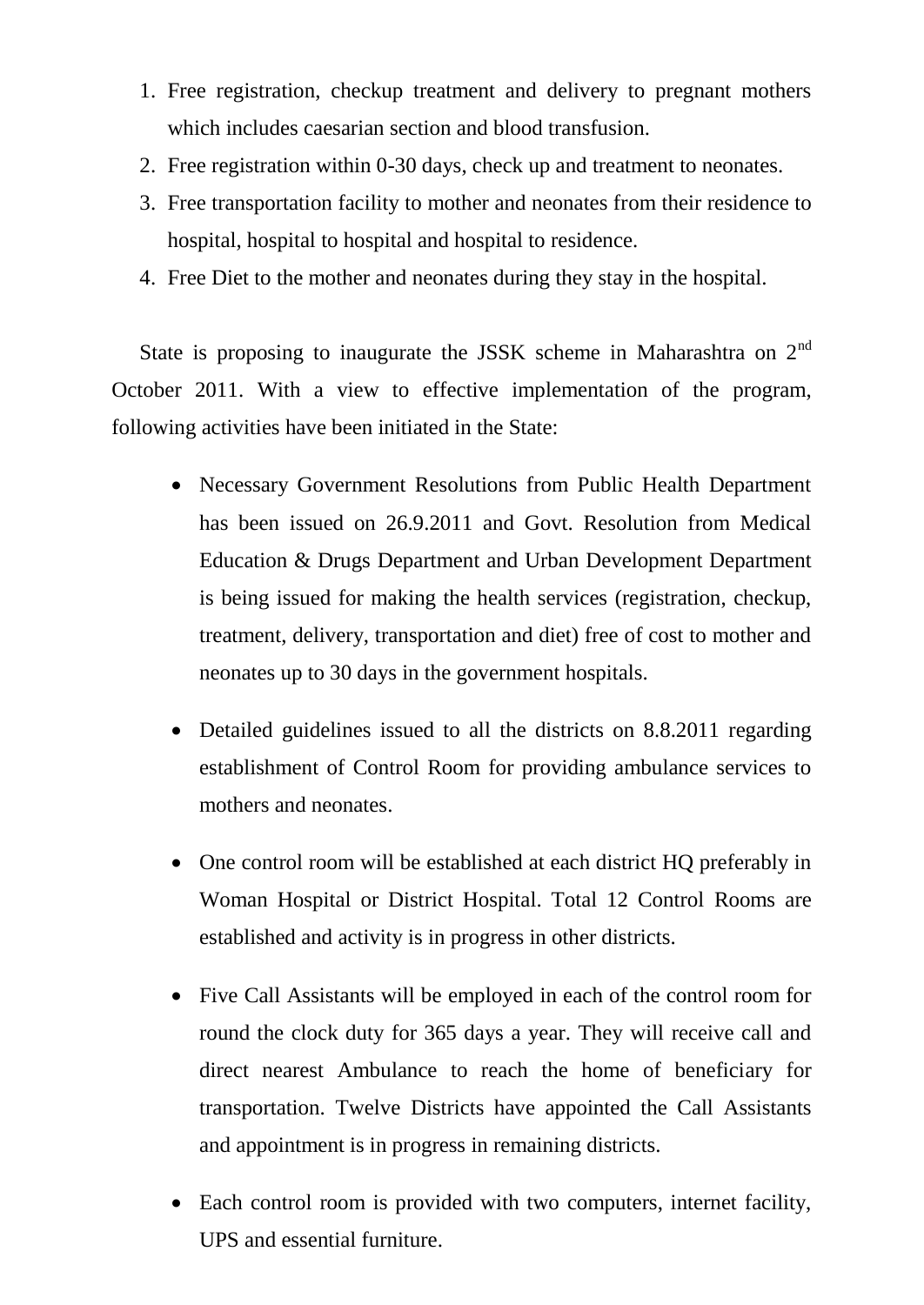- State has 1728 ambulances at PHCs and hospitals have 518 ambulances (total 2246). All these ambulances will be included in JSSK program for transportation of mothers and children.
- Considering the fact that hospitals with high turnover will require large number of ambulances for transportation, panel of private ambulances is also being established in each block of the state.
	- o All the health facilities will provide following services :
	- o Cleanliness
	- o Normal Delivery facility Labour room
	- o New Born Care Corner (NBCC)
	- o Facilities for admitted patients (Water Supply, Toilet facility, Hot water facility)
	- o Transport of beneficiary from home to hospital and back
	- o Medicines required for treatment
	- o Diet services
- All the health facilities in the state are being mapped as per availability of various types of services in these institutions. This is important for providing timely services to beneficiary and also to avoid wrong referral.
- Presently in the state we have Cesarean Section services in 81 government facilities and Blood Transfusion services in 122 government facilities. We are trying to add these services in 32 hospitals in next two weeks. All the mothers with complications will be referred to these places for management.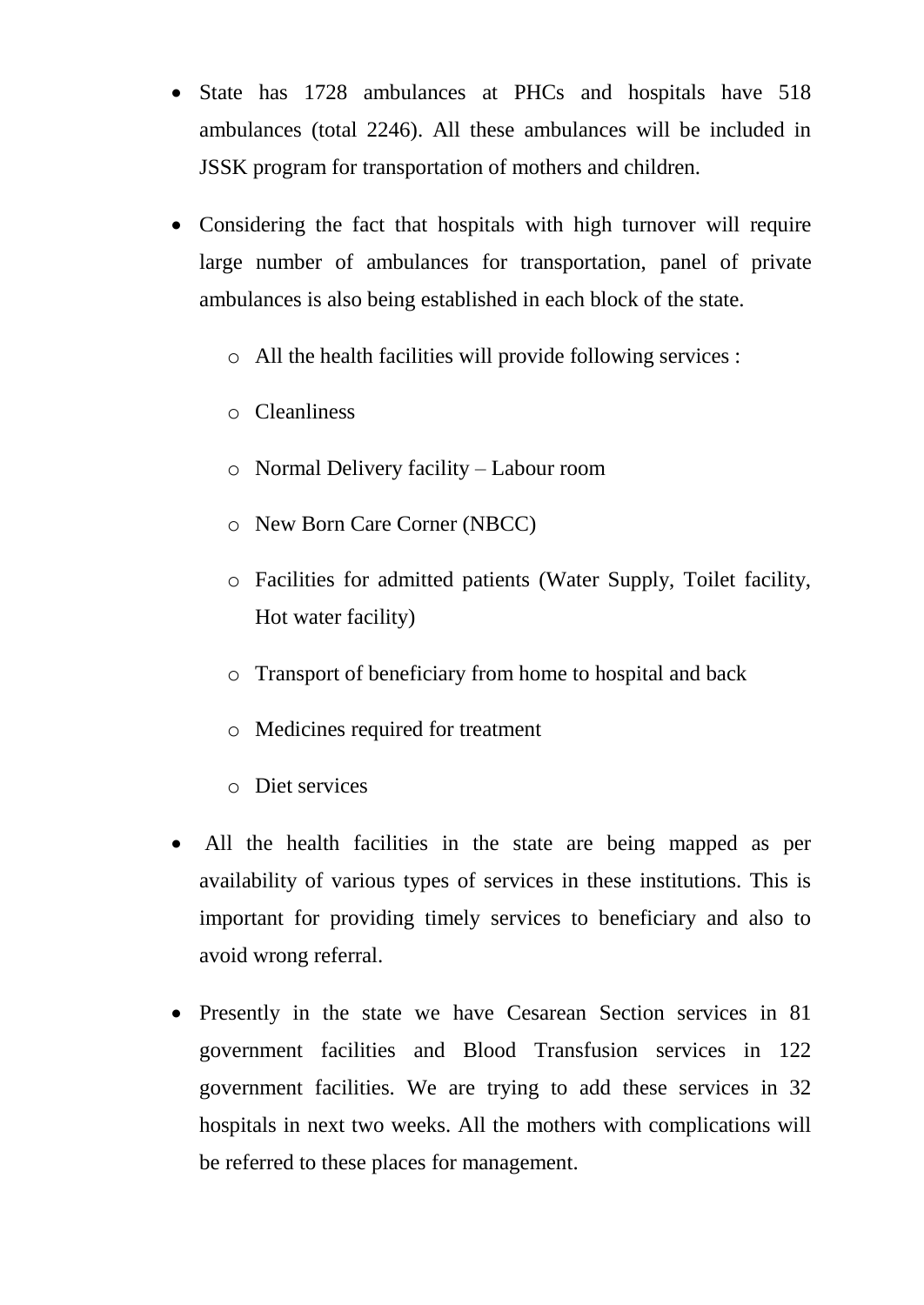- Repairs and renovation of health facility particularly OT (49), Labour Room (234), Neonatal Care Units (352) and Laboratories (251) has been initiated will be completed by  $1<sup>st</sup>$  October 2011.
- All the ambulance drivers in state will be provided Rs. 100/PM mobile charges for attending the calls to transport mother and neonates.
- Arrangements are being made for free transportation of mother and neonates from their residence to hospital, hospital to hospital and hospital to residence. The referral transportation program has been functionalized in 12 districts and the same will be functionalized by end of September 2011 in the remaining districts.
- List of medicines required for Mothers and Children is provided under JSSK GoI guidelines. List of medicines is provided to all the districts. Medicines which are not available as per list are being procured at district level from NRHM funds.
- Referral of beneficiary is done by Call Operator. Each of the village, district or city is connected to one of the 1816 PHCs and 455 hospitals in the state. Mothers and children will be referred to nearest facility with availability of services needed.
- Orders have been issued to Chief Executive Officers, District Health Officers, Civil Surgeons, Medical Officer of Health to organize workshops for sensitization of all the health staff. So also, orders have been issued to give wide publicity to the program at district level.
- Dr. Ganu, Asstt Director (FW) SFWB Pune has been designated as the State Nodal Officer for JSSK and the Grievance Redressal Officer (SHSM) has been designated as the State Grievance Redressal Officer (JSSK). So also, District RCH Officers and the Administrative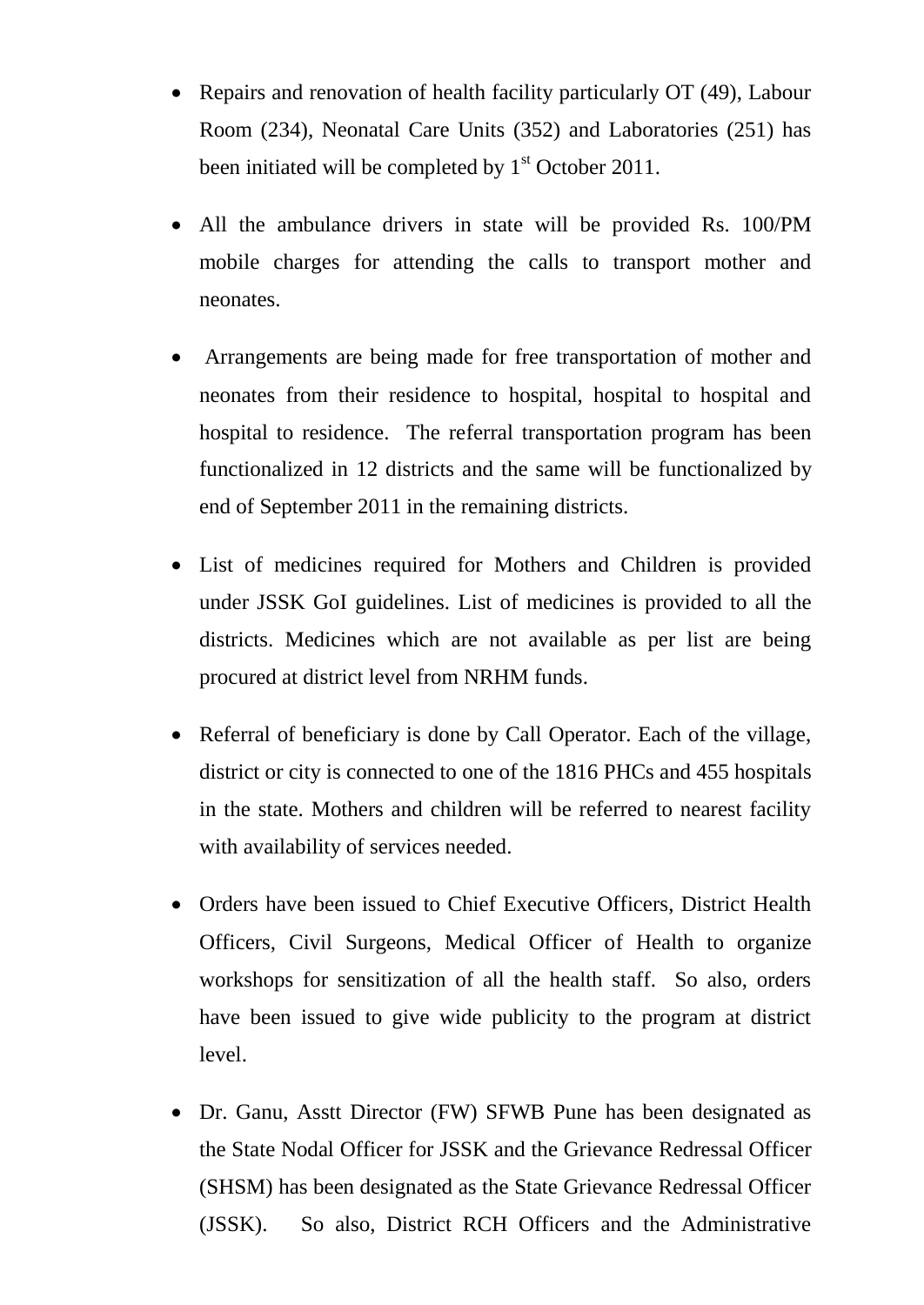Officers at the district level are being designated as the District Nodal Officer (JSSK) and Administrative Office of district as District Grievance Redressal Officers (JSSK) respectively.

- Special Cell with necessary officers and staff is being established at State level for effective implementation of the program.
- Detailed meeting of all the Civil Surgeons and District Health Officers was conducted on 26.9.2011. The JSSK program was discussed in detail during the meeting. Plan of Implementation of JSSK is prepared in the meeting and districts have agreed to start the program from 2nd October 2011.
- Following support is being extended from NRHM for the JSSK program:
	- o In addition to regular budget budget for repairs and POL from mobility support and budget for POL from referral transport
	- o Medicines and equipment can be procured from RKS/IPHS funds
	- o Diet charges from RCH Flexi pool/RKS
	- o Appointment of contractual drivers from RKS/IPHS funds
	- o Mobile charges to drivers of govt ambulances
	- o Budget for establishment of Control Room
	- o New ambulances for needy facilities
- If additional budget is required then proposal will be submitted to GoI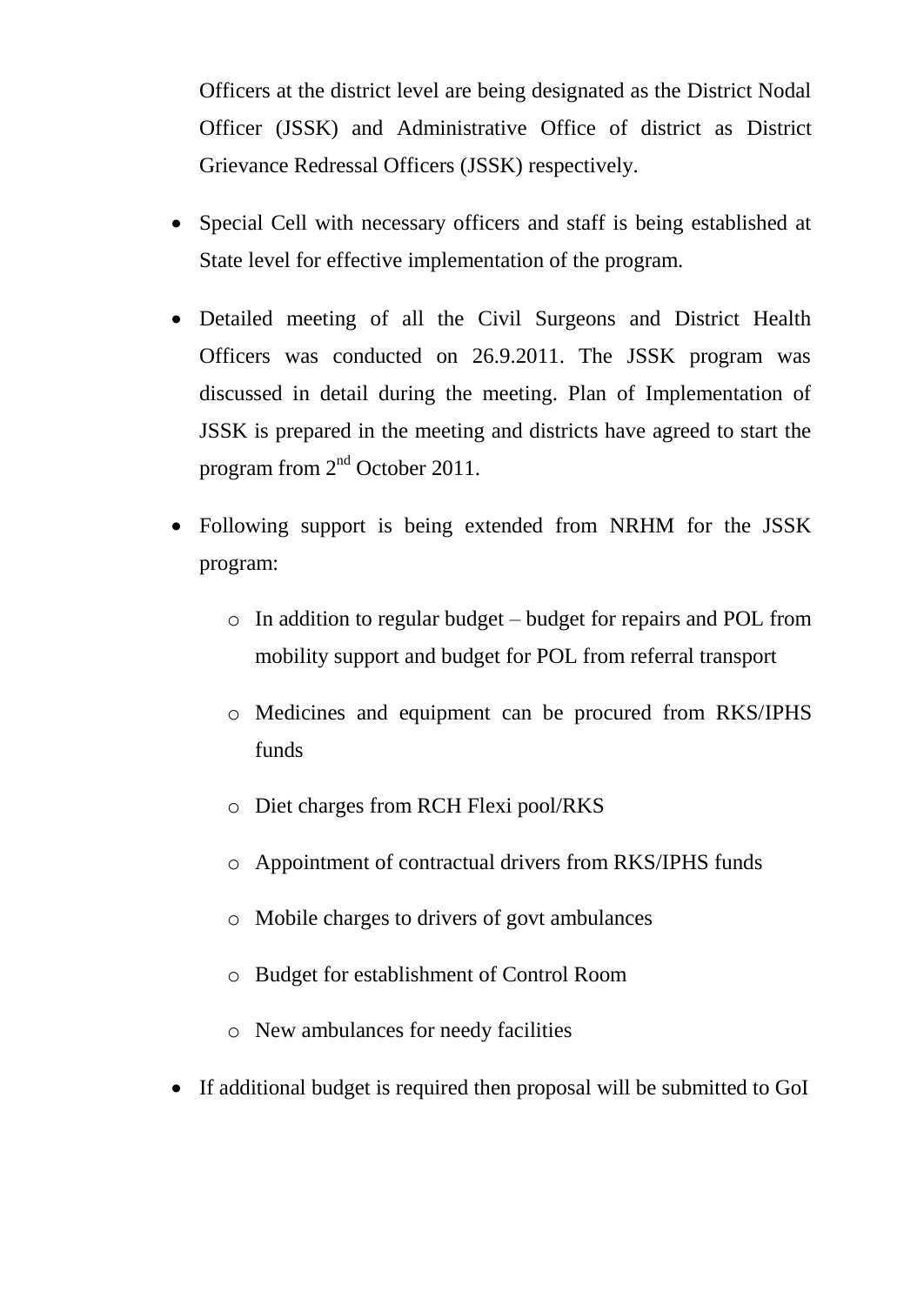राज्यामध्ये दि.७/१०/२०११ पासून सर्व जिल्हयामध्ये जननी शिशू सूरक्षा कार्यक्रम (JSSK) राबविण्यास सुरवात झाली आहे. या कार्यक्रमाअंतर्गत गरोदर माता व नवजात अर्भकांना वाहतुक, तपासण्या, उपचार, आहार इ. बाबी मोफत पुरवावयाच्या आहेत. या संदर्भातील शासन निर्णयानूसार या कार्यक्रमास प्रारंभही करण्यात आला आहे.

जननी शिशु सुरक्षा कार्यक्रमाची व्याप्ती व त्यांचे माता बाल आरोग्यावर होणारे दुरगामी परिणाम पाहता या कार्यक्रमाच्या अमंलबजाणीसाठी आरोग्य विभागातील सर्व अधिकारी आणि कर्मचाऱ्यांचा सहभाग घेणे आवश्यक आहे. तथापि या कार्यक्रमातील महत्वाच्या बाबींसाठी प्रत्येक स्तरावर जबाबदार अधिकारी कर्मचारी निश्चित करणे हे कार्यक्रम परिणामकारकपणे राबविण्यासाठी तितकेच महत्वाचे आहे.त्यानुसार हा राज्यातील सर्व स्तरावर जननी शिशु सुरक्षा कार्यक्रम अमंलबजावणीसाठीच्या जबाबदारी संदर्भाने खालील मार्गदर्शन सूचना देण्यात येत आहेत.

अ) राज्यस्तरः– राज्यस्तरावरुन या कार्यक्रमाची अमंलबजावणी राज्य कुटुंब कल्याण कार्यालय पूणे येथून केली जाईल. सर्व जिल्हयांनी या कार्यक्रमातील दैनंदिन व मासिक अहवाल राज्य कूटूंब कल्याण कार्यालय पूणे येथे पाठवावेत.

राज्यस्तरावरील अधिकाऱ्यांना या संदर्भात देण्यात येत असलेल्या जबाबदाऱ्या खालील प्रमाणे आहेत.

१) अतिरिक्त संचालक (कूटूंब कल्याण) : अतिरिक्त संचालक कू.क. हे जननी शिशू सूरक्षा कार्यक्रमाचे कार्यक्रम प्रमुख राहतील. आयूक्त (कूंटूंब कल्याण) तथा अभियान संचालक यांच्या मार्गदर्शनानूसार कार्यक्रमाचा नियमित आढावा घेणे, कार्यक्रमासाठी निधी उपलब्ध करुन घेणे, संनियंत्रण, केंद्र शासनाने दिलेल्या प्रपत्रामध्ये अहवाल सादर करणे इ. बाबींची जबाबदारी अतिरिक्त संचालक (क.क) यांची राहील.

२) राज्य नोडल अधिकारीः सहाय्यक संचालक(Maternal Health) कु.क. कार्यालय पूणे यांना यापूर्वीच राज्य नोडल अधिकारी म्हणून घोषित करण्यात आले आहे. त्यांची जबाबदारी अतिरिक्त संचालक (कृ.क.) यांना जननी शिशू सूरक्षा कार्यक्रम अमंलबजावणी मध्ये सहाय्य करण्याची राहील.

आरो॰य भवन, ३रा मजला, सेंट जॉर्ज रुन्थालय आवार, पी. डिमेलो रोड, मुंबई ४०० ००१. द्रुएध्वनी क्र. : ०२२-२२६२०२३५, फॅक्स क्र. : ०२२-२२६४ २९५५, ई मेत्र : mdnrhm.mumbai@gmail.com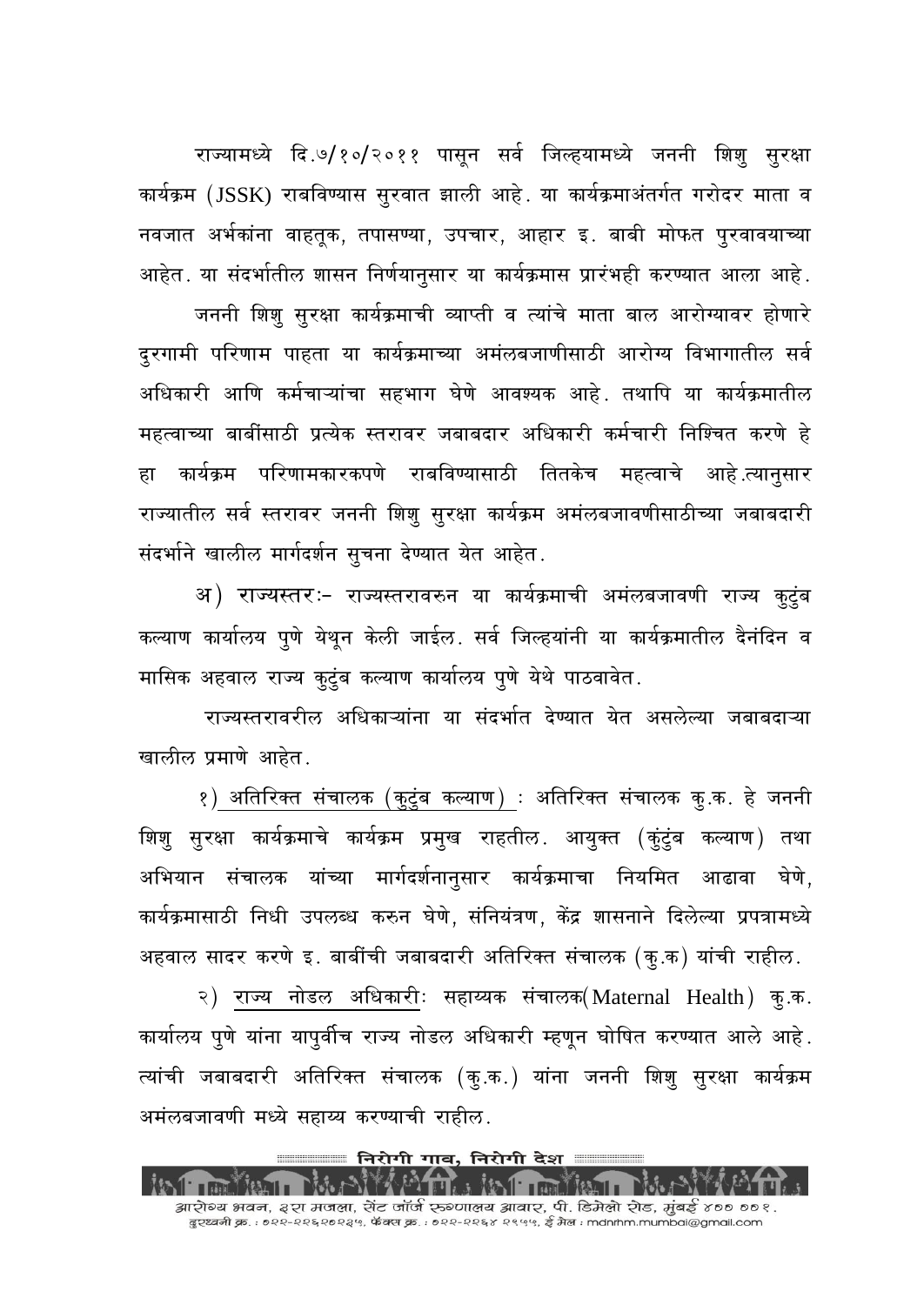३) वरिष्ठ सल्लागार (EMS) मुंबई : रुग्णाच्या वाहतूक व्यवस्थेसाठी करण्यात यावयाच्या कार्यवाहीची जबाबदारी वरिष्ठ सल्लागार (EMS) मूंबई यांची राहील या मध्ये जिल्हा मूख्यालयातील control room कार्यरत ठेवणे, खाजगी रुग्ण वाहीका भाडयाने घेण्यासाठी पॅनल तयार करणे व भविष्यात Emergency Medical Servises कार्यरत झाल्यानंतर या दोन योजनांमध्ये समन्वय ठेवणे या बाबी समाविष्ट आहेत. रुग्णांच्या वाहतुक व्यवस्थेसंदर्भातील दैनंदिन व मासिक अहवाल (EMS) कक्षामार्फत तयार करुन आयुक्त कृ.क. तथा अभियान संचालक व अतिरिक्त संचालक (कृ.क.) यांना सादर केले जातील.

ब) जिल्हा स्तर : जिल्हा स्तरावरुन प्रत्येक गरोदर माता व नवजात अर्भकांना वाहतकीची सोय, तपासण्या औषधोपचार ,आहार इ. बाबीं मोफत देण्यासाठी संस्थांचे बळकटीकरण करणे व या योजनेचे आरोग्य संस्थेनूसार संनियंत्रण करणे याबाबी अपेक्षित आहेत. यासाठी जिल्हा स्तरीय अधिकाऱ्यांना खालील जबाबदाऱ्या देण्यात येत आहेत.

१) जिल्हा शल्य चिकित्सकः जिल्हयाची कंट्रोल रुम स्थापन करणे व ती सतत कार्यरत ठेवणे यासोबतच जिल्हयातील सर्व रुग्णालये माता व बालकांना दयावयाच्या सेवांसाठी सज्य राहतील याची खात्री करण्याची जबाबदारी जिल्हा शल्य चिकित्सक यांची आहे .

जिल्हा शल्य चिकित्सकांनी जिल्हा स्तरावर व वैद्यकिय अधिक्षक यांचे सहाय्याने तालृका स्तरावर खाजगी रुग्णवाहिकांचे पॅनल तयार करावयाचे आहे.जननी शिशु सुरक्षा कार्यक्रमातंर्गत दयावयाच्या सेवा उदा मोफत वाहतूक, मोफत उपचार, मोफत आहार या संदर्भाने रुग्णालय स्तरावर उद्भवणाऱ्या अडचणी व तक्रारीचे निवारण जिल्हा शल्य चिकित्सक स्तरावर करण्यात यावे

जननी शिश् सुरक्षा कार्यक्रमासाठी महत्वाच्या असणाऱ्या बाबी उदा. सर्व ग्रामीण रुग्णालयातील रुग्णवाहीका सुस्थितीत ठेवणे, सर्व आयपीएचएस रुग्णालयामध्ये रक्त संक्रमण व सिझेरियन शस्त्रक्रियेची सोय उपलब्ध करुन देणे याबाबींची जबाबदारी जिल्हा शल्य चिकित्सकांची राहील.

आरो॰य भवन, ३रा मजला, सेंट जॉर्ज रु॰णालय आवार, पी. डिमेलो रोड, मुंबई ४०० ००१. द्बुएध्वनी क्र. : ०२२-२२६२०२३५, फॅक्स क्र. : ०२२-२२६४ २९५५, ई मेत्र : mdnrhm.mumbai@gmail.com

ःःःःःःः निरोगी गाव, निरोगी देश ःःःःःःःःःः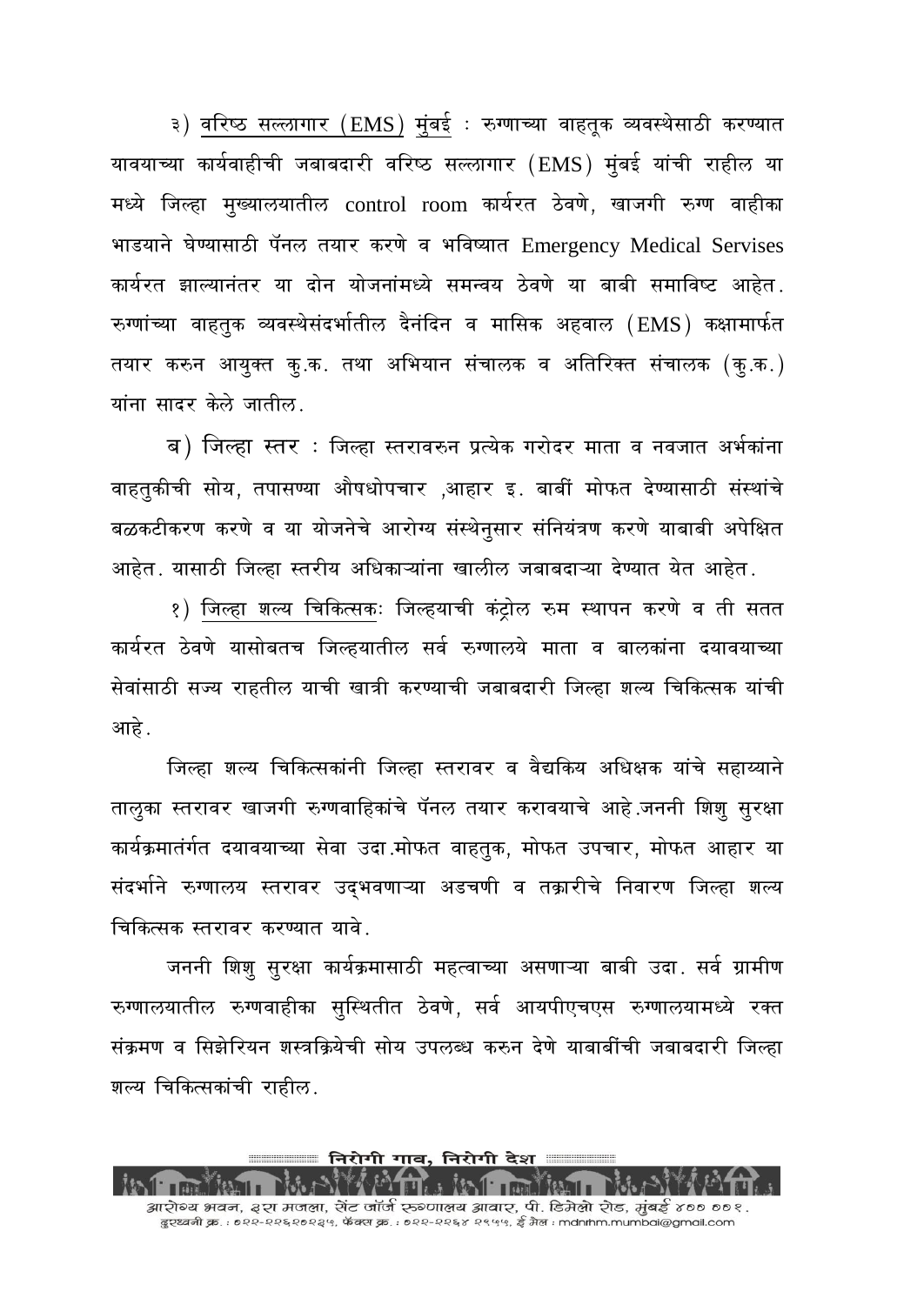जिल्हा शल्य चिकित्सक यांनी त्यांचे अधिनस्त सर्व संस्थामध्ये देण्यात येणाऱ्या सेवांचे मॅपिंग करुन हि माहिती कंट्रोल रुमला दयाववयाची आहे.

२) जिल्हा आरोग्य अधिकारीः जिल्हयातील सर्व प्राथमिक आरोग्य केंद्र व उपकेद्रांमध्ये सर्व बाळंतपणाच्या सोयी आहेत याची खात्री करणे, प्राथमिक आरोग्य केंद्र व उपकेंद्राचा कर्मचारी वर्ग सेवा देण्यासाठी सतत उपलब्ध राहील याचे नियोजन व अमंलबजावणी करणे ग्रामीण भागातील प्रत्येक गरोदर मातेस व बालकांस आवश्यकतेनसार वाहन व्यवस्था व मोफत उपचार उपलब्ध करुन देणे व या लाभार्थीना प्राथमिक आरोग्य केद्रांमध्ये मोफत आहार उपलब्ध करुन देणे या जबाबदाऱ्या जिल्हा आरोग्य अधिकारी यांच्या राहतील.

३) जिल्हा आरसीएच अधिकारीः जिल्हा आरसीएच अधिकारी हे या कार्यक्रमाचे जिल्हा स्तरावरील नोडल अधिकारी आहेत. त्यांनी हा कार्यक्रम अंमलबजावणीचे उपकेंद्रे. प्राथमिक आरोग्य केंद्रे, तसेच रुग्णालयांसह सर्व संस्थामधील कार्यवाहीचे संनियंत्रण करावयाचे आहे. त्यासोबत जननी शिशू सुरक्षा कार्यक्रमाची सर्व संस्थाकडून माहिती घेऊन देनंदनि तसेच मासिक अहवाल तयार करण्याची जबाबदारी सृध्दा आरसीएच अधिकाऱ्यांची राहील.

४) जिल्हा आयपीएचएस समन्वयकः जिल्हा आयपीएचएस समन्वयक यांनी जिल्हा मुख्यालयास स्थापन करण्यात यावयाच्या कंट्रोल रुम स्थापनाबाबत पूर्ण कार्यवाही करावी. कंट्रोल रुम स्थापन होऊन कार्यारत झाल्यानंतर दैनंदिन संनियंत्रणासाठी जिल्हा सनियंत्रण व मुल्यमापन अधिकारी यांना हस्तांतरीत करावी.

५) जिल्हा संनियंत्रण व मूल्यमापण अधिकारीः जिल्हा संनियंत्रण व मूल्यमापन अधिकारी हे (JSSK) कार्यक्रम अंमलबजावणीसाठी जिल्हा आरसीएच अधिकारी यांना सहाय्यक करतील. या कार्यक्रमाशी संबंधित आरोग्य केंद्रे, रुग्णालय व जिल्हा मुख्यालयातील संपूर्ण माहिती दिलेल्या प्रपत्रात प्राप्त करुन देणे, जिल्हयाचा अहवाल बनविणे व जिल्हा आरसीएच अधिकारी यांचे मान्यतेने जिल्हा शल्य चिकित्सक, जिल्हा आरोग्य अधिकारी व राज्य स्तरावर सादर करणे या त्यांच्या जबाबदाऱ्या असतील.

आरोग्य भवन, ३रा मजला, सेंट जॉर्ज रुञ्णालय आवार, पी. डिमेलो रोड, मुंबई ४०० ००१. द्रुएध्वनी क्र. : ०२२-२२६२०२३५, फॅक्स क्र. : ०२२-२२६४ २९५५, ई मेत्र : mdnrhm.mumbai@gmail.com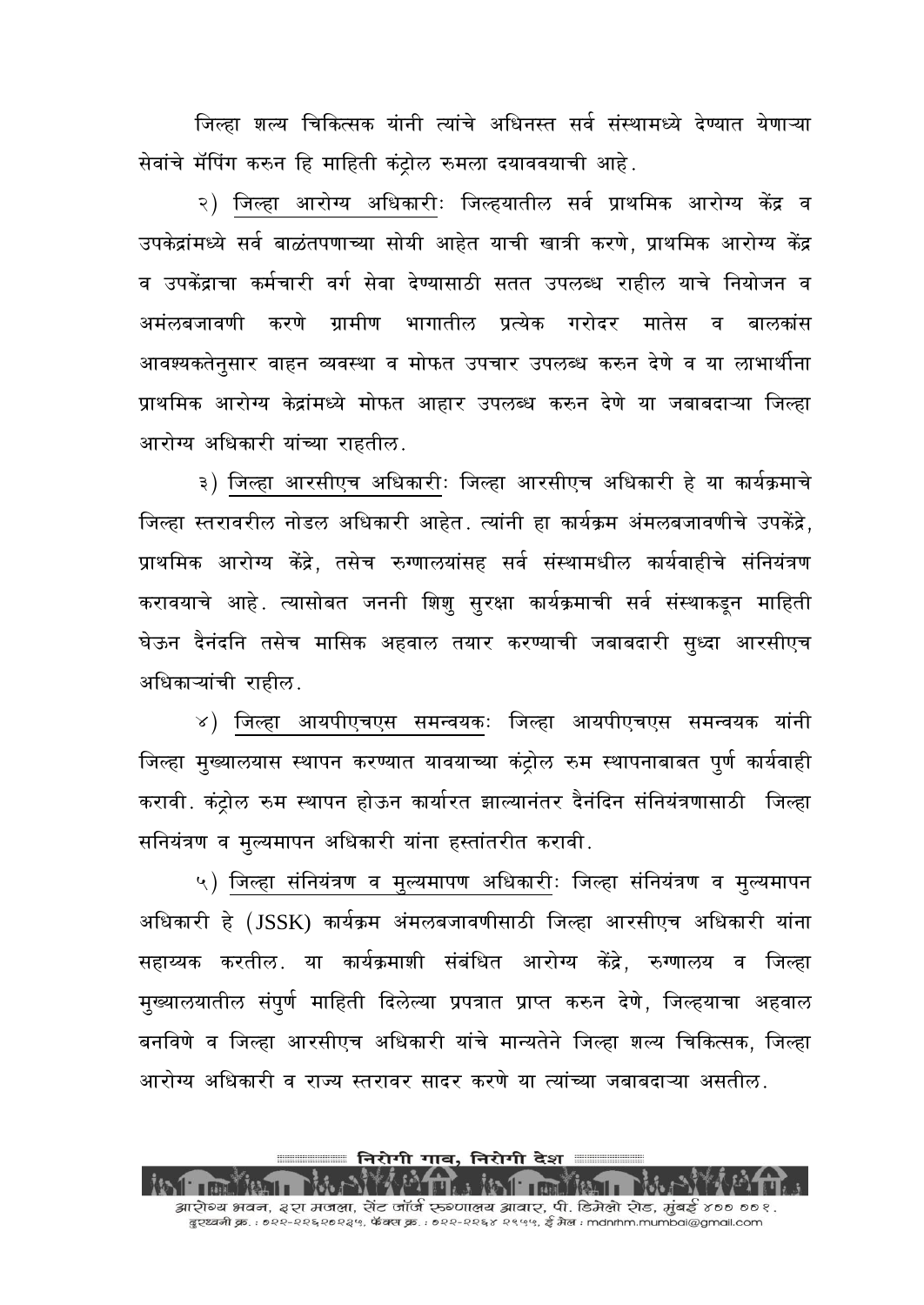६) जिल्हा तक्रार निवारण अधिकारीः JSSK कार्यक्रम अंतर्गत वाहन व्यवस्था, उपचार, आहार इ.बाबत तक्रारी प्राप्त होण्याची शक्यता आहे. JSSK कार्यक्रमांसंबंधी रुग्णालये. आरोग्य केंद्रे इ. कोणत्याही संस्थेबाबतच्या सर्व तक्रारी प्रशासकिय अधिकारी (कृ.क.) जिल्हा परिषद, आरोग्य विभाग यांच्या कडे प्राप्त होतील. प्रशासकिय अधिकारी (कू.क.) यांनी जिल्हा परिषदेतंर्गत आरोग्य संस्थेशी संबंधित तक्रारीचे तेथेच निराकरण करावे व रुग्णालयाशी संबंधित तक्रारी पूढील कार्यवाहीसाठी जिल्हा आरसीएच अधिकारी यांच्या मार्फत जिल्हा शल्य चिकित्सक यांच्याकडे पाठवाव्यात. जिल्हा शल्य चिकित्सीकांनी या तक्रारीची पूर्ण चौकशी व कार्यवाही करुन त्याचा अहवाल प्रशासकिय अधिकारी यांना पाठवावा .

प्रशासकिय अधिकारी यांनी जिल्हा स्तरावर तक्रार रजिस्टर ठेवावे.या रजिस्टरमध्ये प्रत्येक प्राप्त तक्रारीची नोंद करावी. तक्रारीचे निराकरण होईपर्यत तक्रारीचा पाठपूरावा करण्यात यावा जिल्हा परिषद व जिल्हा शल्य चिकित्सक यांच्याकडे येणाऱ्या सर्व तक्रारींचा पाठपूरावा प्रशासकिय अधिकारी यांनीच करणे अपेक्षित आहे. प्राप्त तक्रारीचा मासिक अहवाल जिल्हा RCH अधिकारी व उपसंचालक ( आरोग्य सेवा) याना पाठवावा

क) तालृका स्तर

१) वैद्यकिय अधिक्षकः वैद्यकिय अधिक्षक यांनी त्यांच्या रुग्णालयात येणाऱ्या सर्व JSSK लाभार्थीना सेवा मोफत मिळत असल्याबाबत खात्री करावा तालूका मूख्यलयाच्या रुग्णालयाच्या वैद्यकिय अधिक्षकांनी तालुका स्तरावर खाजगी रुग्णवाहिका पॅनल करण्याची कार्यवाही करावी.

२) तालुका आरोग्य अधिकारीः ज्या तालुक्याच्या मुख्यालयात ग्रामीण रुग्णालय नाही तेथे खाजगी रुग्ण वाहिका पॅनल तालुका आरोग्य अधिकारी यांनी तयार करावे.

तालूका आरोग्य अधिकारी यांनी त्यांचे अधिनस्त सर्व प्राथमिक आरोग्य केंद्रामध्ये <u> ISSK लाभार्थीना मोफत सेवा मिळतील यांची खात्री करावी.</u>

उपरोक्त सूचनांनूसार सर्व अधिकाऱ्यांना संनियंत्रणाच्या जबाबदाऱ्या निश्चित करण्यात आल्या आहेत त्या नूसार कार्यवाही करावी.

आरो॰य भवन, ३रा मजला, सेंट जॉर्ज रु॰णालय आवार, पी. डिमेलो रोड, मुंबई ४०० ००१. द्बुएध्वनी क्र. : ०२२-२२६२०२३५, फॅक्स क्र. : ०२२-२२६४ २९५५, ई मेत्र : mdnrhm.mumbai@gmail.com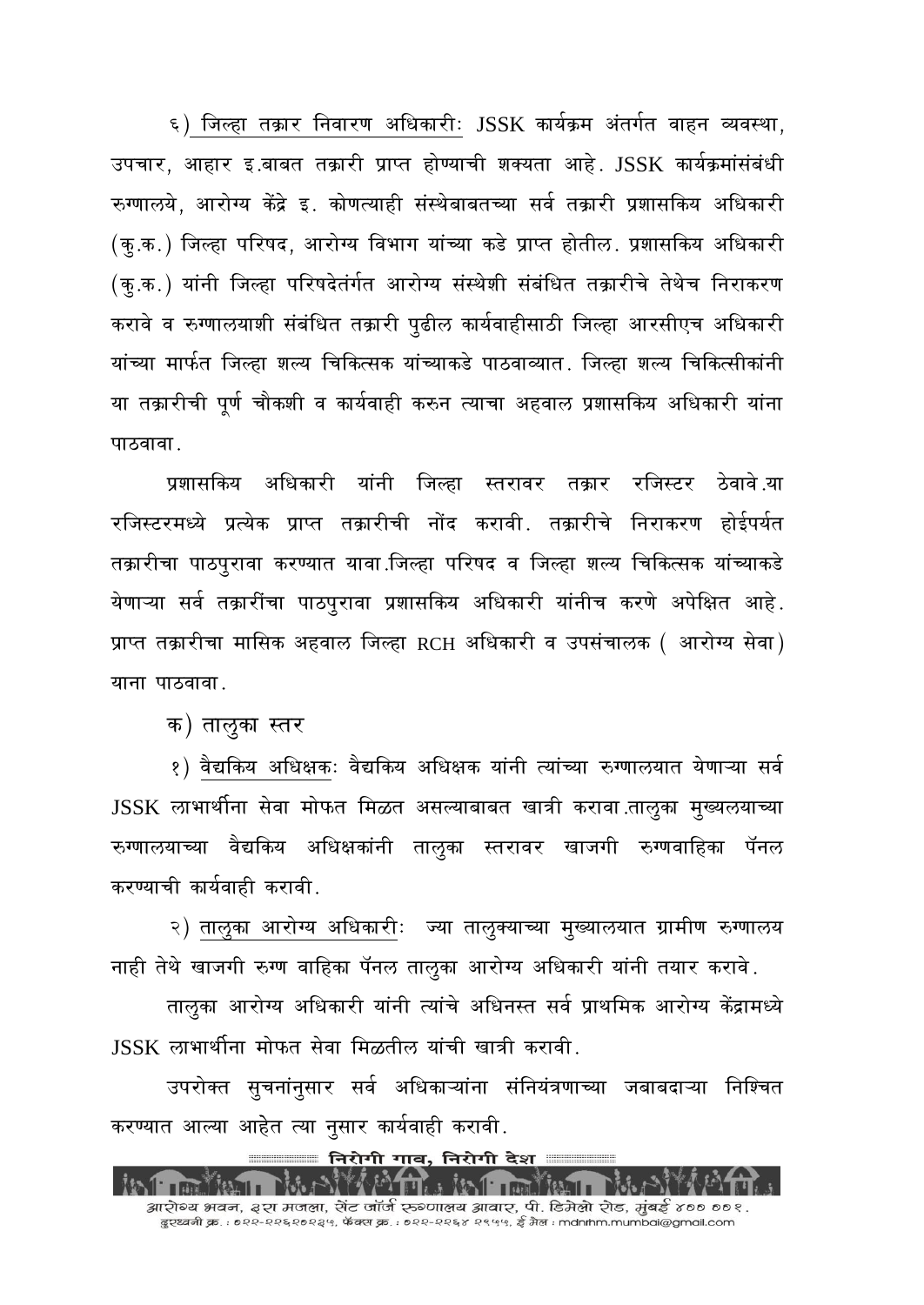ड) कार्यक्रमांचे संनियंत्रण : JSSK कार्यक्रमाच्या संनियंत्रणासाठी अतिरिक्त संचालक (कृ.क.) पुणे यांनी दि.१४/१०/२०११ च्या पत्रान्वये तपशीलवार सूचना दिल्या आहेत. त्यानूसार सर्व जिल्हा स्तरीय अधिकाऱ्यांना जिल्हयातील तालूका/आरोग्य संस्था वाटून देण्यात याव्यात. या अधिकाऱ्यांनी महिन्यातून किमान एक वेळ त्यांना नेमून दिलेल्या संस्थेत प्रत्यक्ष भेट देऊन खालील बाबींची माहिती घ्यावी-

- १) आरोग्य संस्थेमध्ये दर्शनी भागात JSSK कार्यक्रम व त्याअंतर्गत मिळणाऱ्या मोफत सेवा याबाबत माहिती लावली आहे का?
- २) रुग्णालय प्राथमिक आरेाग्य केंद्रच्या रुग्णवाहिकेस येणाऱ्या Calls ची माहिती दिलेल्या प्रपत्रामध्ये नोंदविण्यात येते का? एकूण प्राप्त Calls पैकी किती attend केले, call attend केले नसल्यास त्याची कारणे याची माहिती घ्यावी.
- ३) आरोग्य संस्थेमध्ये मोफत वाहतूक तपासणी, उपचार व आहार याची सोय करण्यात आली आहे का? दाखल गरोदर माता व अर्भकांच्या मातांकड़न user fees घेण्यात आली आहे का व Prescription लिहून दिले आहे का याबाबत विचारावे
- ४) आरोग्य संस्थेची रुग्णवाहीका सूस्थितीत आहे का? प्रत्येक call Log book मध्ये भरण्यात येत आहे का?
- ५) आरोग्य संस्थेमध्ये पूरेसा औषधसाठा आहे का? JSSK अंतर्गत देण्यात आलेल्या औषधाच्या यादीतील सर्व औषधे उपलब्ध आहेत का याची खात्री करावी
- ६) आरोग्य संस्थेमध्ये बाळंपणासाठी खोली, वार्ड व नवजात अर्भकाची काळजी घेणारी उपकरणे सुस्थितीत आहेत का याची खात्री करावी.
- ७) आरोग्य संस्थंतील किमान एक कर्मचारी/ डॉक्टर IMNCI & BEmOC प्रशिक्षीत आहे काय याची माहिती घ्यावी. नसल्यास एक स्टाफ नर्स वैद्यकिय अधिकारी यांना त्वरीत प्रशिक्षणास पाठवावे

──── निरोगी गाव, निरोगी देश ────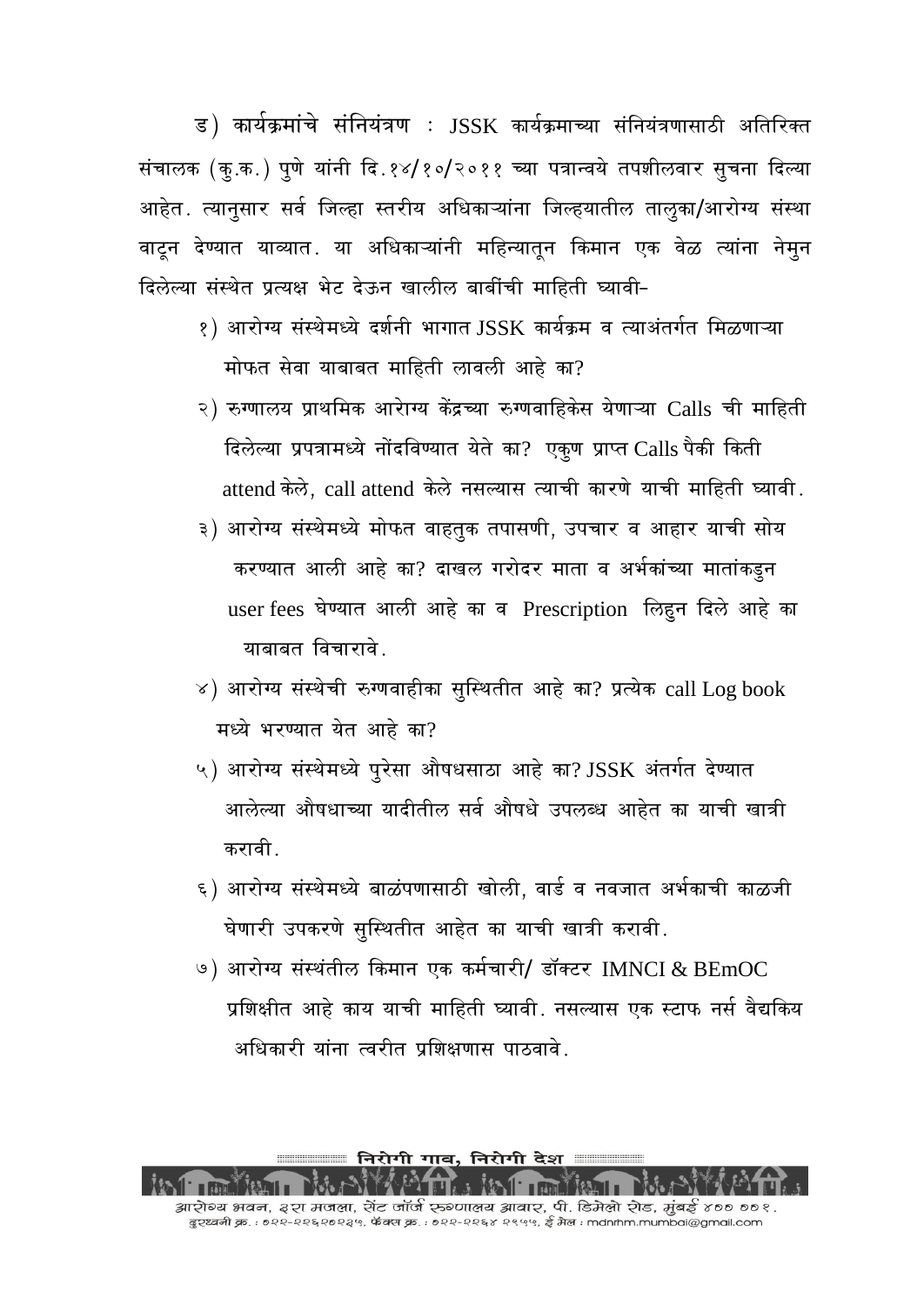कर्मचारी/ अधिकारी यांनी उपरोक्त मुद्दयानुसार भेटीचा अहवाल तयार केल्यानंतर तो RCH Officer यांना सादर करावा. त्याची एक प्रत अतिरिक्त संचालक (कू.क.) यांना सादर करावी.

जननी शिशु सुरक्षा कार्यक्रमाचे महत्व लक्षात घेता उपरोक्त मार्गदर्शक सुचनांनुसार सर्व जिल्हांनी प्राधान्याने कार्यवाही करावी.

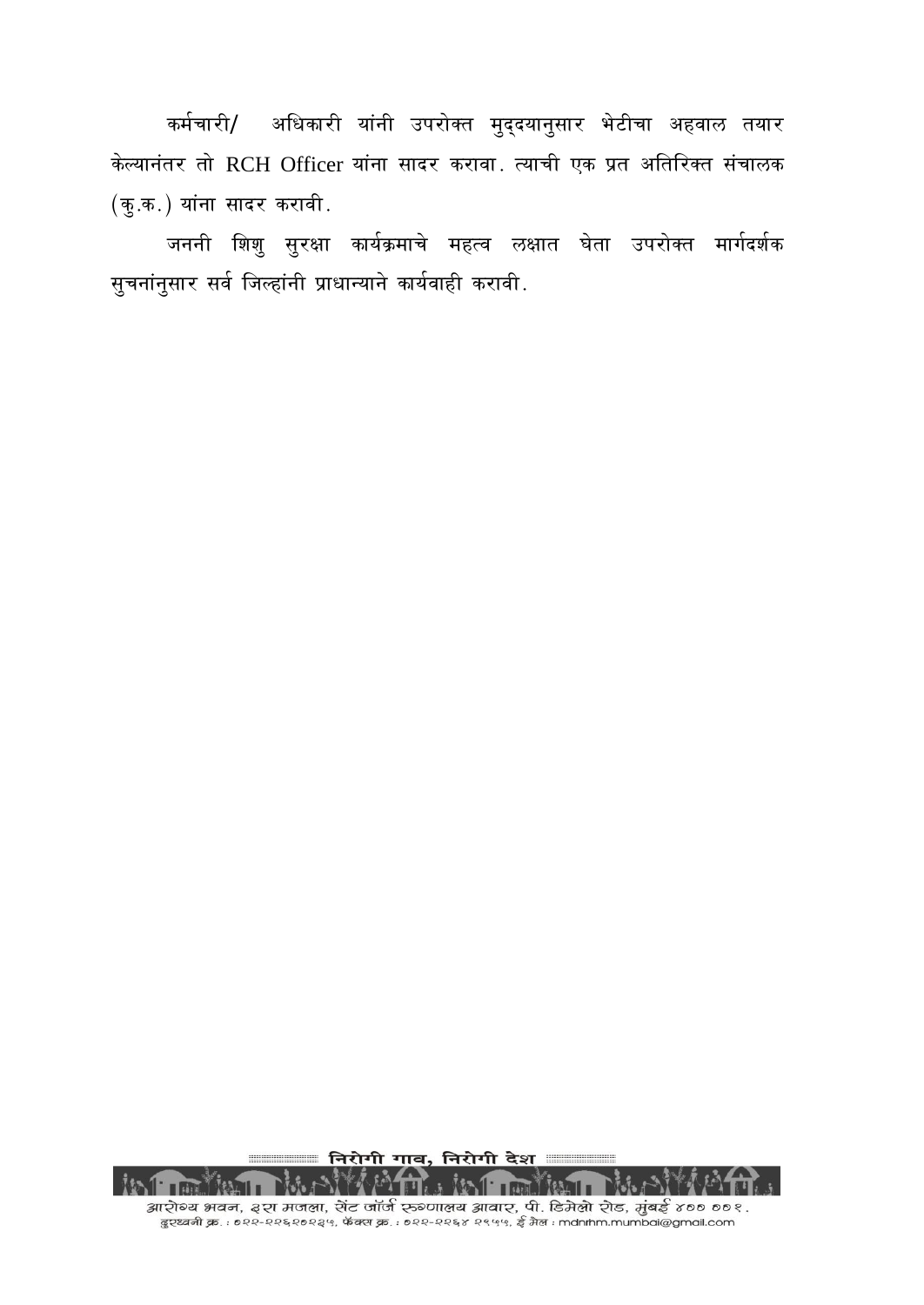# **Janani Shishu Suraksha Karyakram (JSSK)**

It has been observed that most of the times due to delay in reaching health care facility like FRU, 24x7 PHCs, Secondary or Tertiary centers, mothers and neonates are deprived of emergency care resulting in maternal morbidity and mortality, still birth and neonatal deaths. To prevent all these complications, it is important that mothers and children should be provided quality care free of cost including diet and transport facility on time.

Maharashtra is progressive state and is progressing towards achievement of NRHM goals by 2012. Present status of NRHM goals of Maharashtra is as follows:

| Sr.            | Indicator  | <b>NRHM Goal (2012)</b> | <b>Status of Maharashtra</b> | <b>Source</b> |  |  |
|----------------|------------|-------------------------|------------------------------|---------------|--|--|
|                | <b>IMR</b> | 30                      | 28                           | SRS (2010)    |  |  |
| $\overline{2}$ | <b>MMR</b> | < 100                   | 104                          | SRS (2007-09) |  |  |
| 3              | TFR        | 2.1                     | 1.9                          | SRS (2009)    |  |  |

In order to reduce the maternal and neonatal deaths, the Govt. of India has announced the Janani Shishu Suraksha Karyakram. As per Govt. of Maharashtra Resolution dated  $26<sup>th</sup>$ Sept. 2011 Janani Shishu Suraksha Karyakram has been launched from 7<sup>th</sup> Oct. 2011 in all districts of Maharashtra. The important components of the program are as follows:

#### *Entitlement of Pregnant Women:*

- Free & zero expense Delivery & Caesarian section.
- Free drugs & consumables.
- Free essential diagnostics (blood, urine tests & ultra Sonography etc.)
- Free diet during stay in the health institutions (up to 3 days for normal delivery & 7 days for caesarian section.)
- Free provision of blood.
- Free transport from Home to Health Institutions, between facilities in case of referral & drop back from institutions to home.
- Exemption from all kinds of user charges.

#### *Entitlement for Sick Neonates till 30 days after birth:*

- Free & zero expense treatment.
- Free drugs & consumables.
- Free essential diagnostics
- Free provision of blood.
- Free transport from Home to Health Institutions, between facilities in case of referral & drop back from institutions to home.
- Exemption from all kinds of user charges.

Above services are provided through the network of 1816 PHCs, 447 RH-SDH, 23 DH, 9 WH and 4 GH under public health department and 15 Govt. Medical Colleges, Hospital.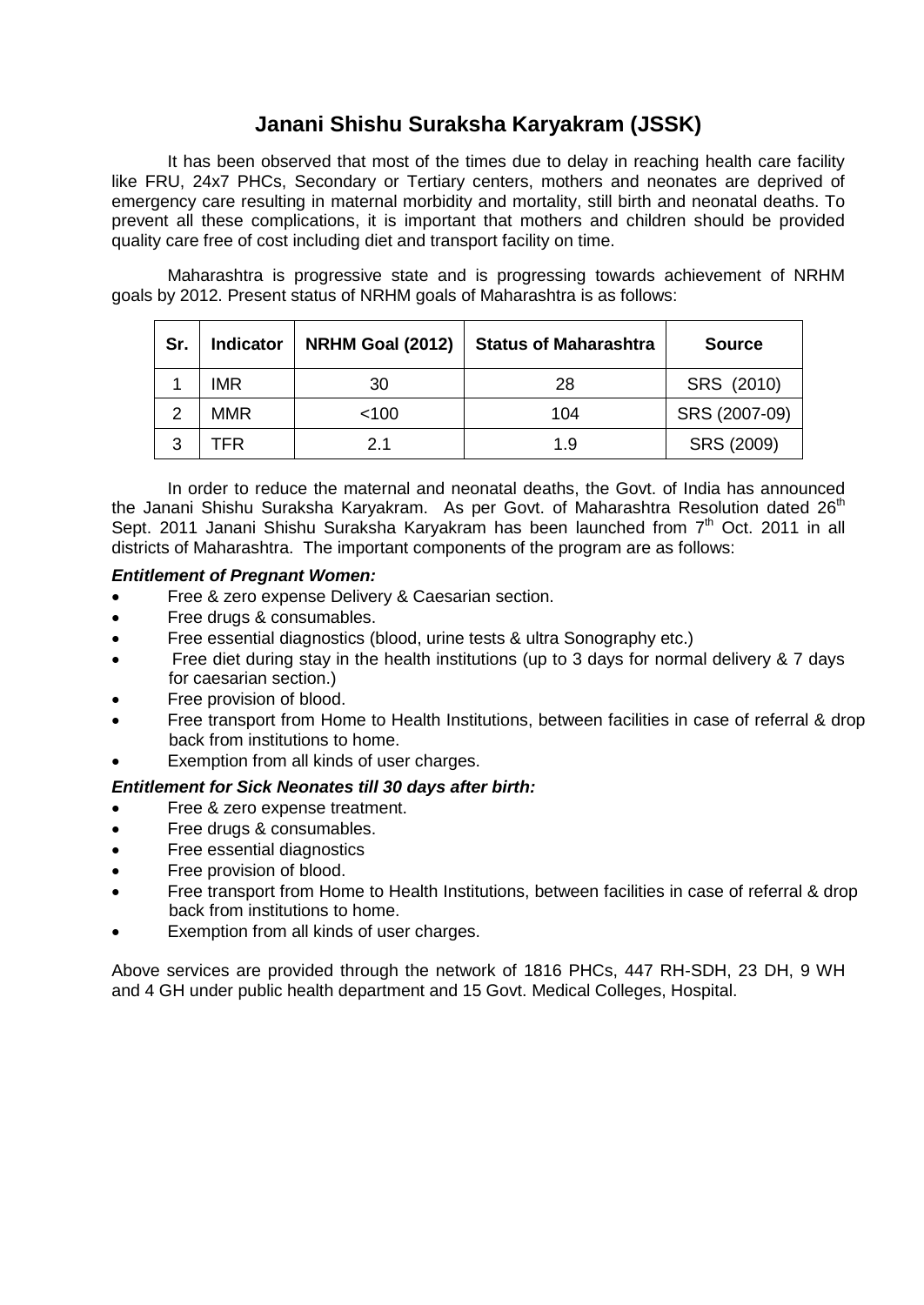## **Performance: 7th October, 2011 to 31st March 2012**

- **Total Number of Institutional Deliveries : 1,86,365**
- **Total Number of Sick Neonates (up to age of 30 days) admitted : 19,613**
- **Total No. of JSSK Free Diet beneficiaries : 1,73,951**

#### **JSSK Free Transport**

| <b>Free Referral Transport</b><br>Services(Govt. vehicles and<br>Empanelled vehicles $) \rightarrow$ | Home to<br><b>Institution</b> | Institution to<br><b>Institution</b> | <b>Drop Back</b><br>Home |  |
|------------------------------------------------------------------------------------------------------|-------------------------------|--------------------------------------|--------------------------|--|
| <b>Pregnant &amp; Delivered Mothers</b>                                                              | 38926                         | 29022                                | 68393                    |  |
| Sick Neonates up to the age of 30                                                                    | 1414                          | 3183                                 | 8042                     |  |

## **Performance: For 7th October 2011 to 30th June 2012**

- **Total Number of Institutional Deliveries : 2,85,582**
- **Total Number of Sick Neonates (up to age of 30 days) admitted :24,092**
- **Total No. of JSSK Free Diet beneficiaries : 2,62,014**

| <b>Free Referral Transport</b><br>Services(Govt. vehicles and<br>Empanelled vehicles $) \rightarrow$ | Home to<br><b>Institution</b> | Institution to<br><b>Institution</b> | <b>Drop Back</b><br>Home |
|------------------------------------------------------------------------------------------------------|-------------------------------|--------------------------------------|--------------------------|
| <b>Pregnant &amp; Delivered Mothers</b>                                                              | 52401                         | 46309                                | 113904                   |
| Sick Neonates up to the age of<br>30 days                                                            | 1690                          | 5138                                 | 8949                     |

# **Performance: For 1st April 2012 to 30th June 2012**

- **Total Number of Institutional Deliveries : 99,217**
- **Total Number of Sick Neonates (up to age of 30 days) admitted :7911**
- **Total No. of JSSK Free Diet beneficiaries : 88,063**

| <b>Free Referral Transport</b><br>Services(Govt. vehicles and<br>Empanelled vehicles $) \rightarrow$ | Home to<br><b>Institution</b> | Institution to<br><b>Institution</b> | <b>Drop Back</b><br>Home |
|------------------------------------------------------------------------------------------------------|-------------------------------|--------------------------------------|--------------------------|
| <b>Pregnant &amp; Delivered Mothers</b>                                                              | 21069                         | 22173                                | 58589                    |
| Sick Neonates up to the age of<br>30 days                                                            | 491                           | 2545                                 | 2932                     |